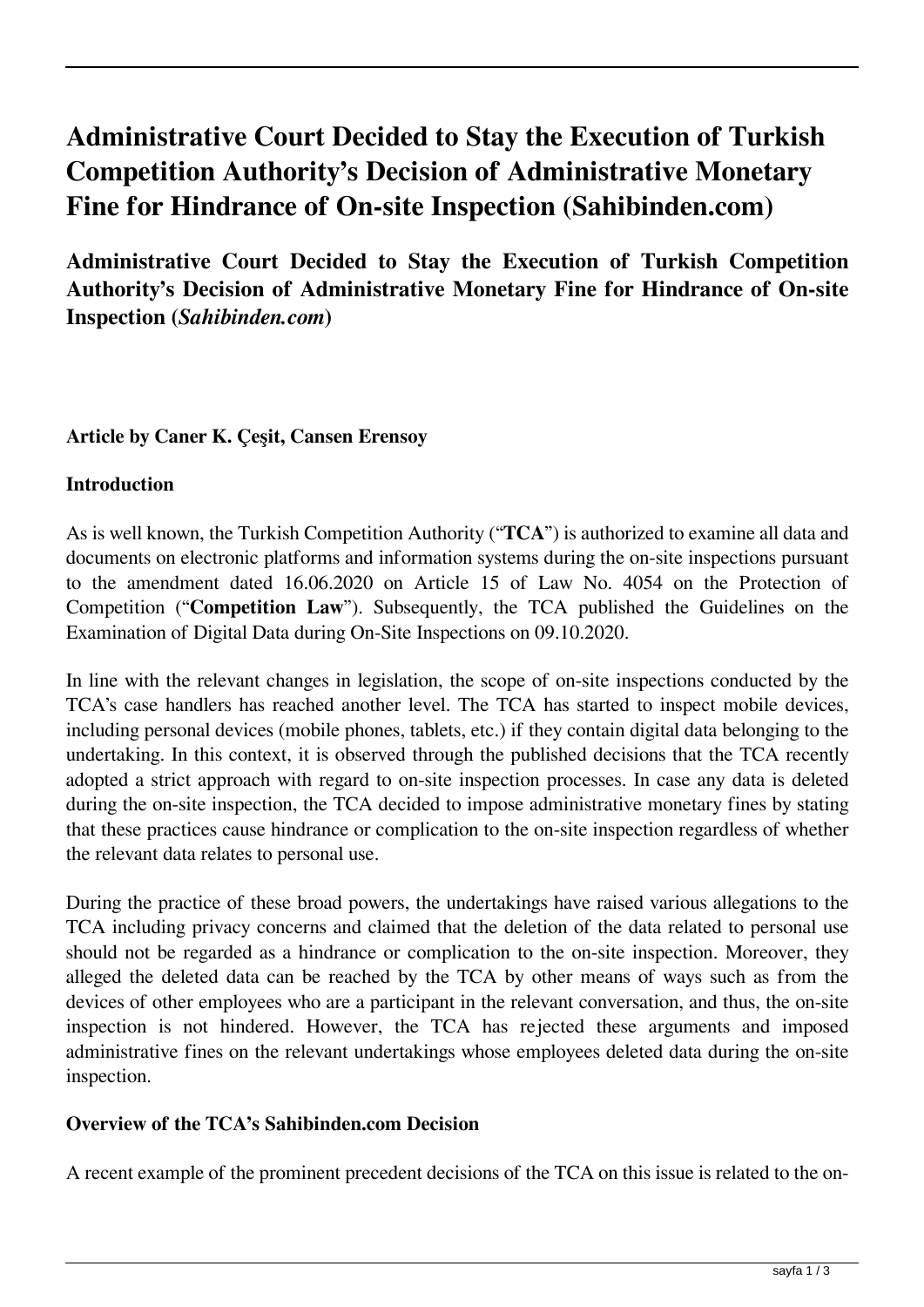site inspection carried out at the premises of Sahibinden Bilgi Teknolojileri Pazarlama ve Ticaret A.Ş. ("**Sahibinden.com**"), one of the largest marketplaces in Turkey which has great market power in the sale/rental of real estates and the sale of vehicles. Through its decision dated 27.05.2021 and numbered 21-27/354-174, the TCA concluded that Sahibinden.com hindered the on-site inspection ("**Sahibinden.com Decision**").[1]

On 09.04.2021, the case handlers of the TCA have carried out an on-site inspection within the scope of an ongoing investigation against certain undertakings including Sahibinden.com. During the inspection of certain employees' mobile devices, the case handlers became suspicious that the employees deleted the correspondences within two *WhatsApp* groups and the following default explanation "*Messages and calls are end-to-end encrypted. No one outside of this chat, not even WhatsApp, can read or listen to them. Tap to learn more.*" appeared on the top of the relevant group chats.

As the case handlers reached the relevant group chats during the inspection of another employee's device, the case handlers found that the participants of a *WhatsApp* group exchanged messages between the period 12:10 and 12:24, after the arrival of the case handlers at the premises of Sahibinden.com at 09:51. On this point, the Sahibinden.com Decision also includes the TCA Information Technologies Department's opinion that the relevant messages were indeed deleted after the commencement of the on-site inspection in line with the log records evaluated.

Accordingly, based on the understanding that the correspondences within the relevant *WhatsApp* groups were deleted after the commencement of the on-site inspection, the TCA imposed an administrative monetary fine of TRY 4,807,073.00 on Sahibinden.com amounting to 0.5% of its annual turnover for the financial year 2020 on the grounds of the hindrance of the on-site inspection.

# **Sahibinden.com's Request for Stay of Execution before the Administrative Court**

On 13.06.2022, the TCA has published the Ankara 2nd Administrative Court's ("**Court of First Instance**") decision dated 15.04.2022 and numbered E. 2022/254 on Sahibinden.com's request for a stay of execution and annulment of the Sahibinden.com Decision mainly based on the grounds that the deleted messages were personal correspondence on the personal devices of the relevant employee and the relevant messages were still available on other *WhatsApp* group participants' devices.[2]

The Court of First Instance concluded that Sahibinden.com Decision is unlawful based on the following reasons:

- Sahibinden.com sent an internal e-mail message at 11:36 on the day of the on-site inspection informing its employees that no correspondences should be deleted and all requested documents should be provided to the case handlers.
- The case handlers reached the deleted correspondence while examining the phones of other